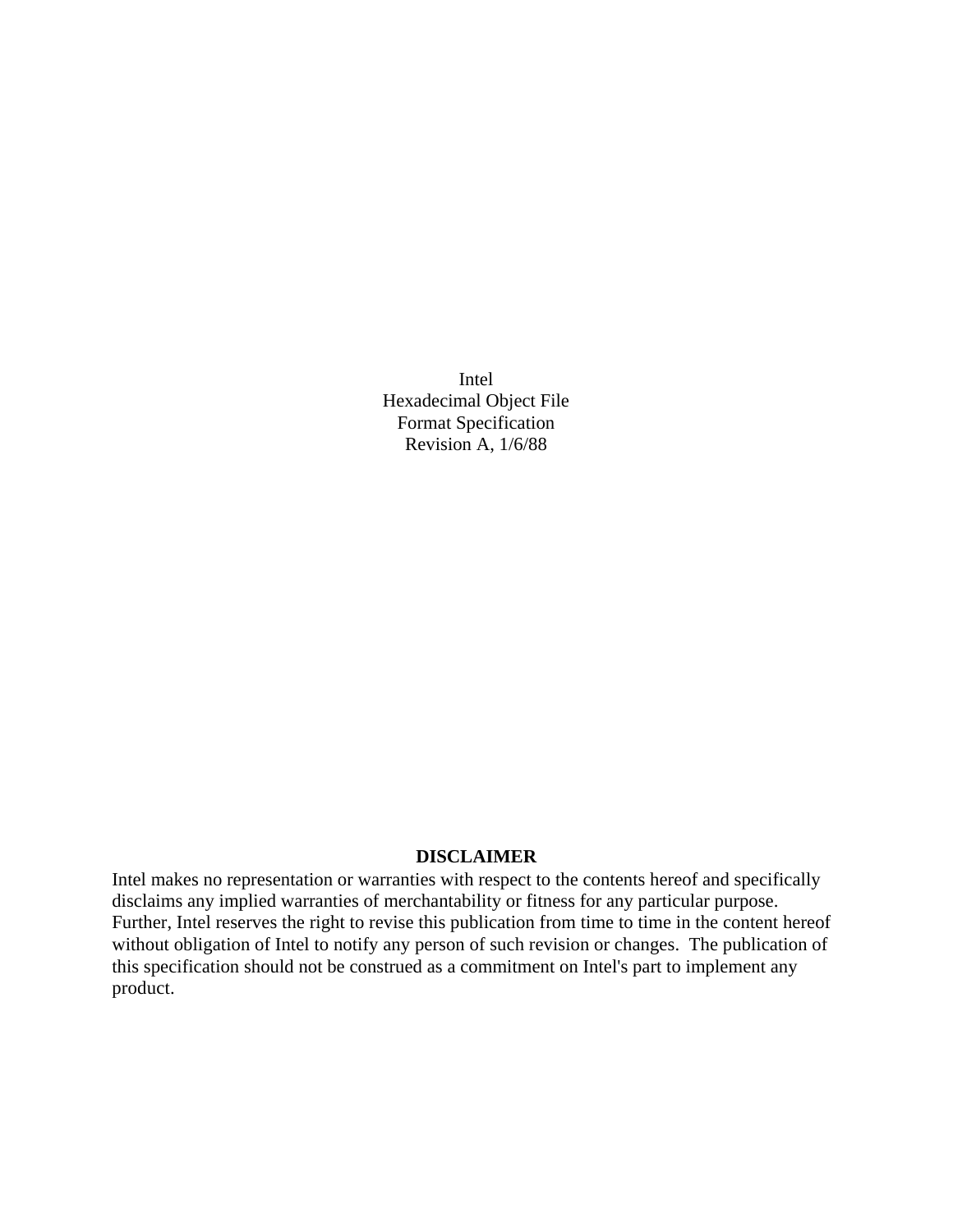## 1. Introduction

This document describes the hexadecimal object file format for the Intel 8-bit, 16-bit, and 32-bit microprocessors. The hexadecimal format is suitable as input to PROM programmers or hardware emulators.

Hexadecimal object file format is a way of representing an absolute binary object file in ASCII. Because the file is in ASCII instead of binary, it is possible to store the file is non-binary medium such as paper-tape, punch cards, etc.; and the file can also be displayed on CRT terminals, line printers, etc.. The 8-bit hexadecimal object file format allows for the placement of code and data within the 16-bit linear address space of the Intel 8-bit processors. The 16-bit hexadecimal format allows for the 20-bit segmented address space of the Intel 16-bit processors. And the 32-bit format allows for the 32-bit linear address space of the Intel 32-bit processors.

The hexadecimal representation of binary is coded in ASCII alphanumeric characters. For example, the 8-bit binary value 0011-1111 is 3F in hexadecimal. To code this in ASCII, one 8-bit byte containing the ASCII code for the character '3' (0011-0011 or 033H) and one 8-bit byte containing the ASCII code for the character 'F' (0100-0110 or 046H) are required. For each byte value, the high-order hexadecimal digit is always the first digit of the pair of hexadecimal digits. This representation (ASCII hexadecimal) requires twice as many bytes as the binary representation.

A hexadecimal object file is blocked into records, each of which contains the record type, length, memory load address and checksum in addition to the data. There are currently six (6) different types of records that are defined, not all combinations of these records are meaningful, however. The record are:

- Data Record (8-, 16-, or 32-bit formats)
- · End of File Record (8-, 16-, or 32-bit formats)
- · Extended Segment Address Record (16- or 32-bit formats)
- Start Segment Address Record (16- or 32-bit formats)
- · Extended Linear Address Record (32-bit format only)
- Start Linear Address Record (32-bit format only)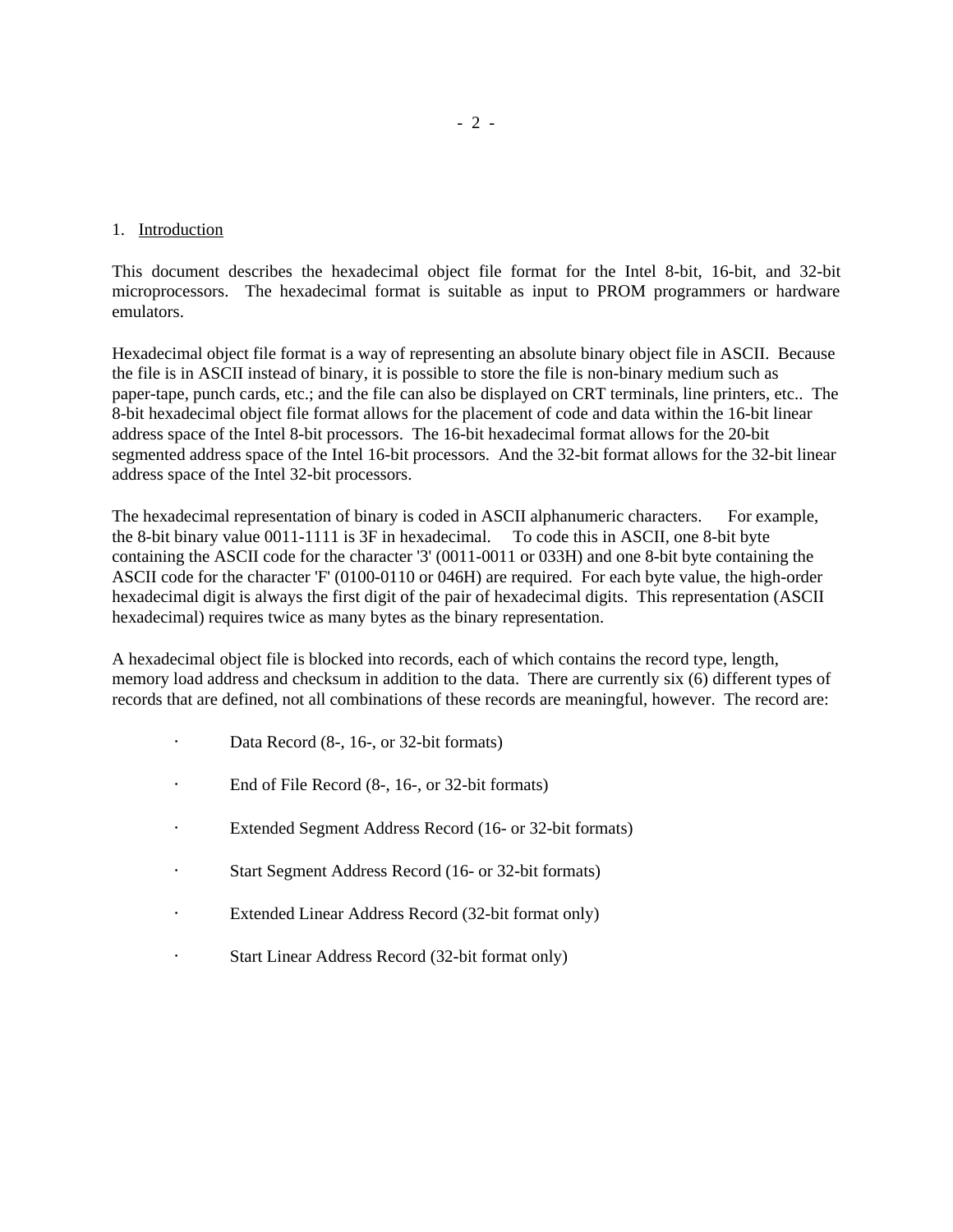# 2. General Record Format

| 1-byte                      | 1-byte                   | 2-bytes | 1-byte | n-bytes                          | 1-byte |  |
|-----------------------------|--------------------------|---------|--------|----------------------------------|--------|--|
| RECORD   LOAD<br>MARK<br>∵' | RECLEN   OFFSET   RECTYP |         |        | <b>INFO</b><br><b>or</b><br>DATA | CHKSUM |  |
|                             | . + +                    |         |        |                                  |        |  |

Each record begins with a RECORD MARK field containing 03AH, the ASCII code for the colon (':') character.

Each record has a RECLEN field which specifies the number of bytes of information or data which follows the RECTYP field of the record. Note that one data byte is represented by two ASCII characters. The maximum value of the RECLEN field is hexadecimal 'FF' or 255.

Each record has a LOAD OFFSET field which specifies the 16-bit starting load offset of the data bytes, therefore this field is only used for Data Records. In other records where this field is not used, it should be coded as four ASCII zero characters ('0000' or 030303030H).

Each record has a RECTYP field which specifies the record type of this record. The RECTYP field is used to interpret the remaining information within the record. The encoding for all the current record types are:

| '00'            | Data Record                            |
|-----------------|----------------------------------------|
| '01'            | End of File Record                     |
| '02'            | <b>Extended Segment Address Record</b> |
| '03'            | <b>Start Segment Address Record</b>    |
| $^{\prime}$ 04' | Extended Linear Address Record         |
| '05'            | <b>Start Linear Address Record</b>     |

Each record has a variable length INFO/DATA field, it consists of zero or more bytes encoded as pairs of hexadecimal digits. The interpretation of this field depends on the RECTYP field.

Each record ends with a CHKSUM field that contains the ASCII hexadecimal representation of the two's complement of the 8-bit bytes that result from converting each pair of ASCII hexadecimal digits to one byte of binary, from and including the RECLEN field to and including the last byte of the INFO/DATA field. Therefore, the sum of all the ASCII pairs in a record after converting to binary, from the RECLEN field to and including the CHKSUM field, is zero.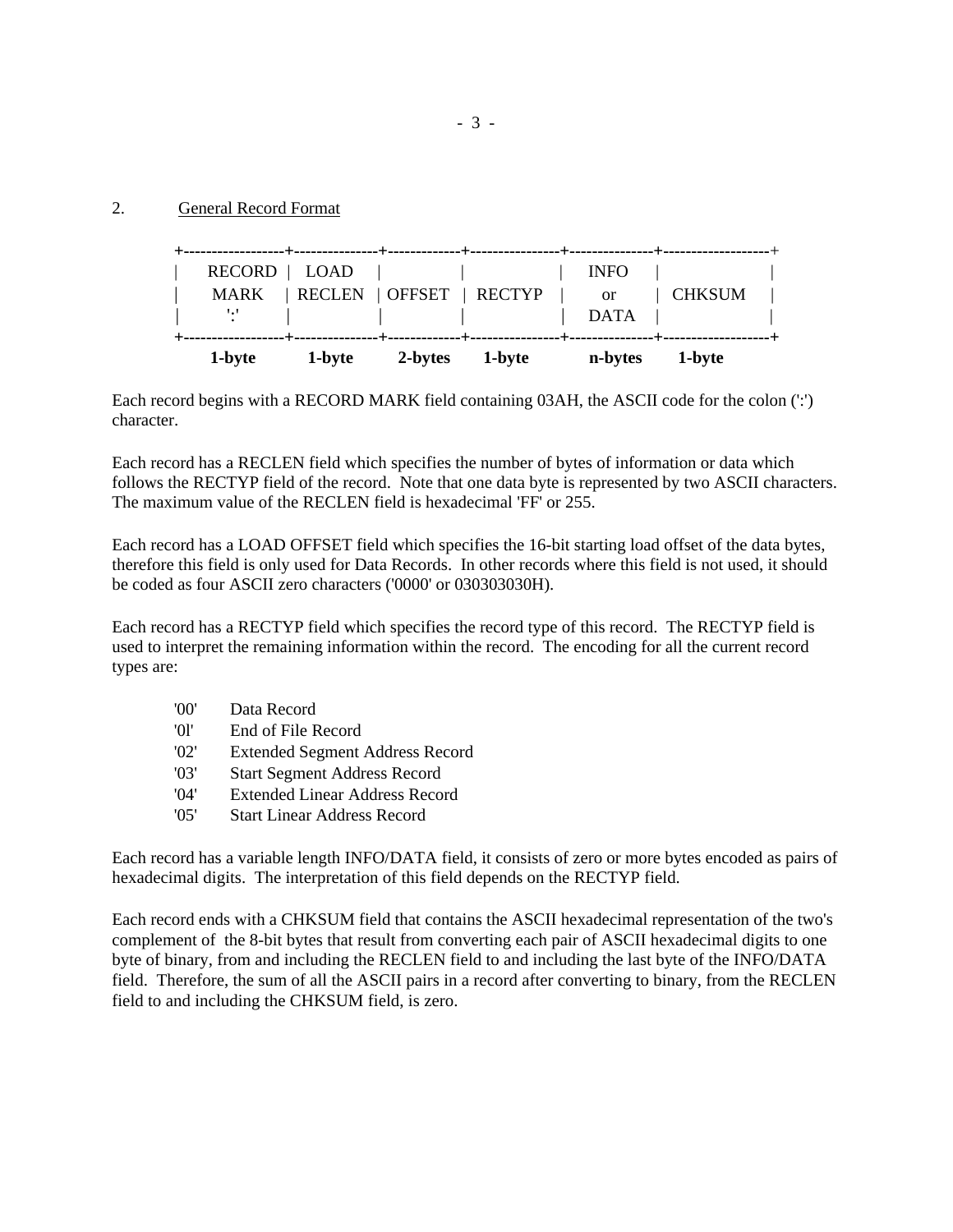| <b>Extended Linear Address Record</b> | (32-bit format only) |
|---------------------------------------|----------------------|
|                                       |                      |

| 1-byte                      | 1-byte                           | 2-bytes | 1-byte | 2-bytes     | 1-byte |  |
|-----------------------------|----------------------------------|---------|--------|-------------|--------|--|
| <b>MARK</b><br>$\mathbf{L}$ | RECLEN   OFFSET   RECTYP<br>'02' | '0000'  | '04'   | <b>ULBA</b> | CHKSUM |  |
| <b>RECORD</b>               |                                  | LOAD    |        |             |        |  |

The 32-bit Extended Linear Address Record is used to specify bits 16-31 of the Linear Base Address (LBA), where bits 0-15 of the LBA are zero. Bits 16-31 of the LBA are referred to as the Upper Linear Base Address (ULBA). The absolute memory address of a content byte in a subsequent Data Record is obtained by adding the LBA to an offset calculated by adding the LOAD OFFSET field of the containing Data Record to the index of the byte in the Data Record  $(0, 1, 2, \dots n)$ . This offset addition is done modulo 4G (i.e., 32-bits), ignoring any carry, so that offset wrap-around loading (from OFFFFFFFFH to OOOOOOOOOH) results in wrapping around from the end to the beginning of the 4G linear address defined by the LBA. The linear address at which a particular byte is loaded is calculated as:

 $(LBA + DRLO + DRI)$  MOD 4G

where:

DRLO is the LOAD OFFSET field of a Data Record. DRI is the data byte index within the Data Record.

When an Extended Linear Address Record defines the value of LBA, it may appear anywhere within a 32-bit hexadecimal object file. This value remains in effect until another Extended Linear Address Record is encountered. The LBA defaults to zero until an Extended Linear Address Record is encountered.

The contents of the individual fields within the record are:

# RECORD MARK

This field contains 03AH, the hexadecimal encoding of the ASCII colon (':') character.

# RECLEN

The field contains 03032H, the hexadecimal encoding of the ASCII characters '02', which is the length, in bytes, of the ULBA data information within this record.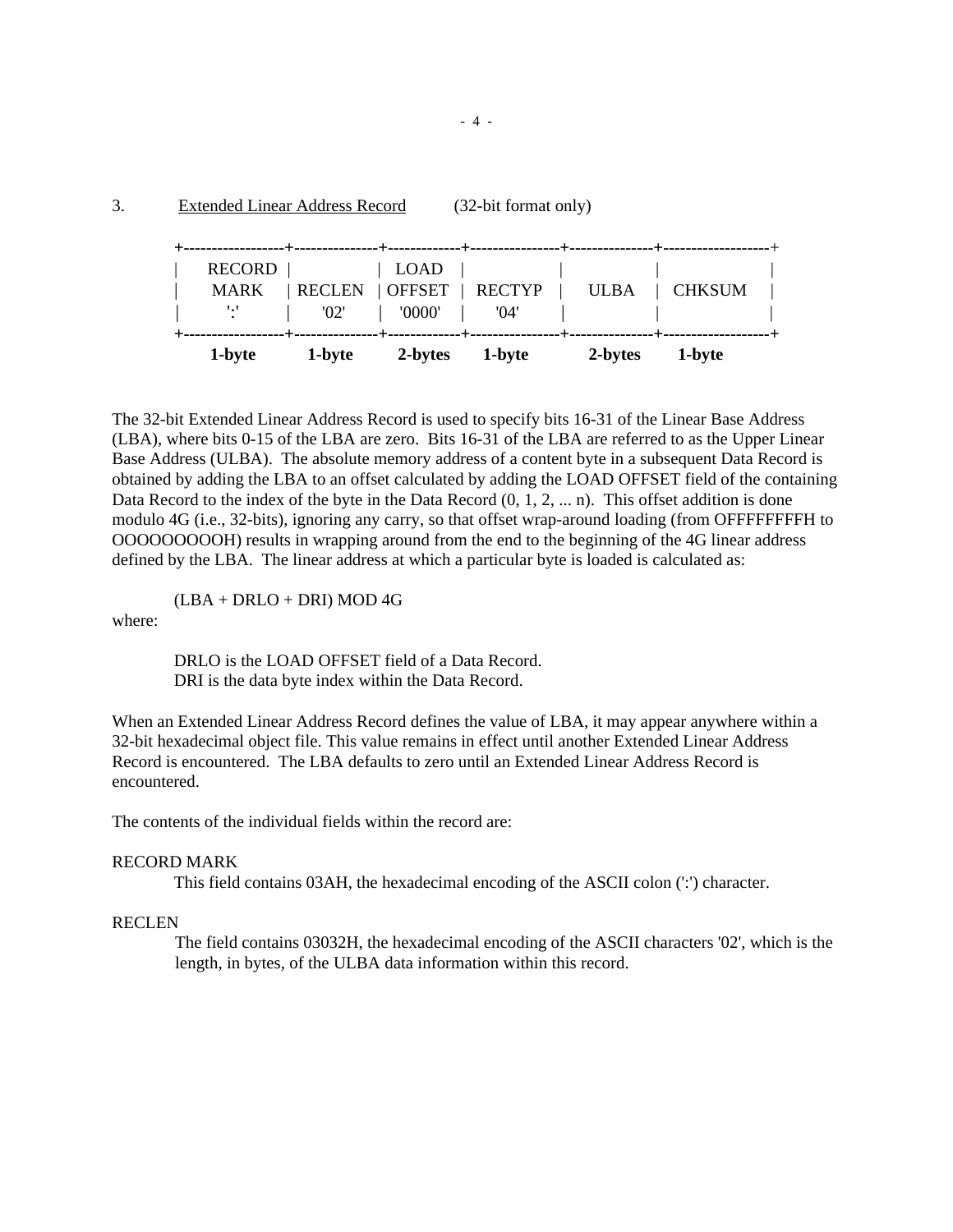#### LOAD OFFSET

This field contains 030303030H, the hexadecimal encoding of the ASCII characters '0000', since this field is not used for this record.

## RECTYP

This field contains 03034H, the hexadecimal encoding of the ASCII character '04', which specifies the record type to be an Extended Linear Address Record.

#### ULBA

This field contains four ASCII hexadecimal digits that specify the 16-bit Upper Linear Base Address value. The high-order byte is the 10th/llth character pair of the record. The low-order byte is the 12th/13th character pair of the record.

#### **CHKSUM**

This field contains the check sum on the RECLEN, LOAD OFFSET, RECTYP, and ULBA fields.

## 4. Extended Segment Address Record (16- or 32-bit formats)

| 1-byte             | 1-byte                          | 2-bytes | 1-byte | 2-bytes                      | 1-byte        |  |
|--------------------|---------------------------------|---------|--------|------------------------------|---------------|--|
| <b>MARK</b><br>一出一 | RECLEN   OFFSET   RECTYP<br>02' | '0000'  | 02'    | <b>USBA</b><br>and the state | <b>CHKSUM</b> |  |
| RECORD             |                                 | LOAD    |        |                              |               |  |
|                    |                                 |         |        |                              |               |  |

The 16-bit Extended Segment Address Record is used to specify bits 4-19 of the Segment Base Address (SBA), where bits 0-3 of the SBA are zero. Bits 4-19 of the SBA are referred to as the Upper Segment Base Address (USBA). The absolute memory address of a content byte in a subsequent Data Record is obtained by adding the SBA to an offset calculated by adding the LOAD OFFSET field of the containing Data Record to the index of the byte in the Data Record  $(0, 1, 2, \ldots n)$ . This offset addition is done modulo 64K (i.e., 16-bits), ignoring any carry, so that offset wraparound loading (from OFFFFH to OOOOOH) results in wrapping around from the end to the beginning of the 64K segment defined by the SBA. The address at which a particular byte is loaded is calculated as:

$$
SBA + ([DRLO + DRI] MOD 64K)
$$

where:

DRLO is the LOAD OFFSET field of a Data Record.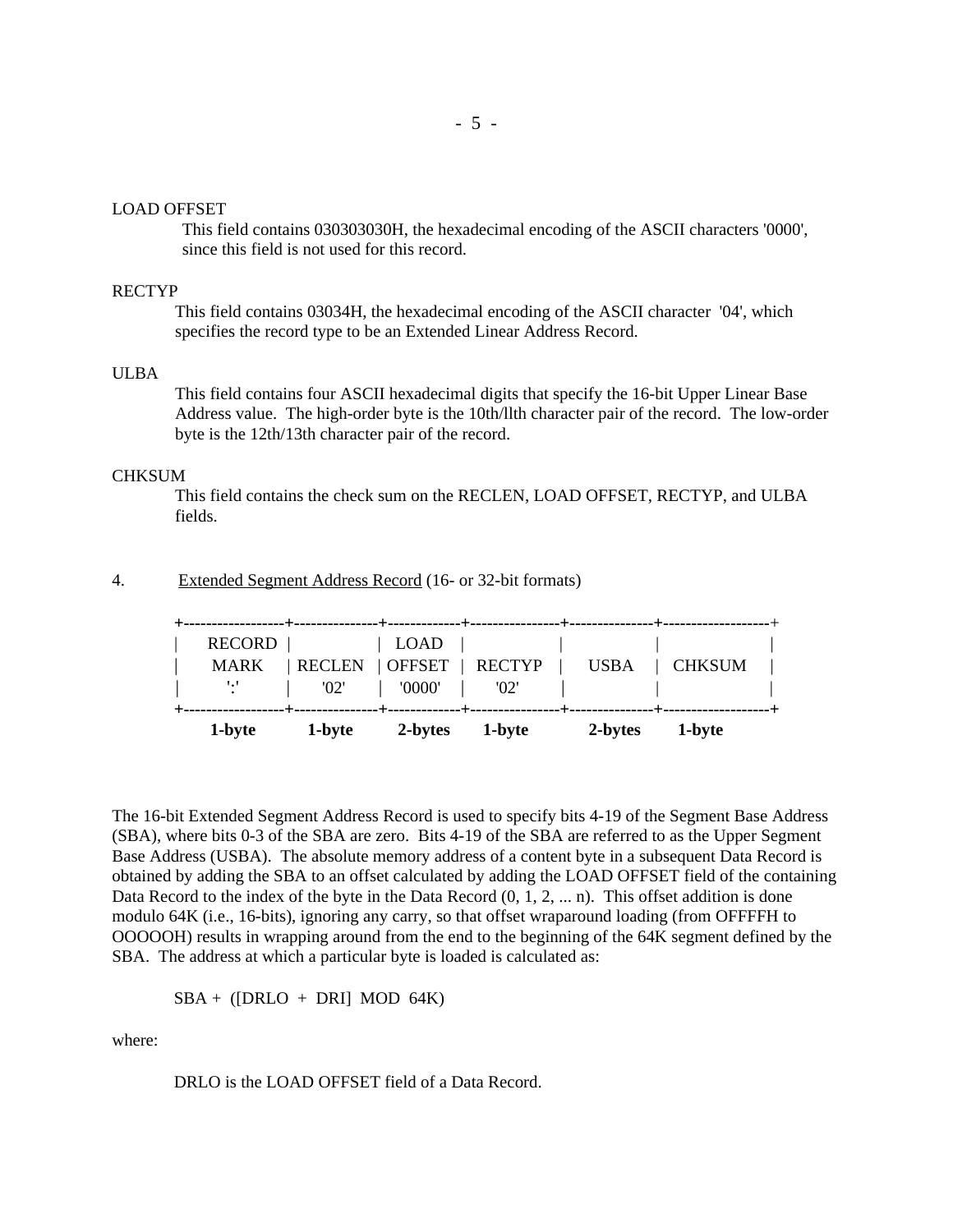DRI is the data byte index within the Data Record.

When an Extended Segment Address Record defines the value of SBA, it may appear anywhere within a 16-bit hexadecimal object file. This value remains in effect until another Extended Segment Address Record is encountered. The SBA defaults to zero until an Extended Segment Address Record is encountered.

The contents of the individual fields within the record are:

## RECORD MARK

This field contains 03AH, the hexadecimal encoding of the ASCII colon (':') character.

#### RECLEN

The field contains 03032H, the hexadecimal encoding of the ASCII characters '02', which is the length, in bytes, of the USBA data information within this record.

## LOAD OFFSET

This field contains 030303030H, the hexadecimal encoding of the ASCII characters '0000', since this field is not used for this record.

#### RECTYP

This field contains 03032H, the hexadecimal encoding of the ASCII character '02', which specifies the record type to be an Extended Segment Address Record.

## USBA

This field contains four ASCII hexadecimal digits that specify the 16-bit Upper Segment Base Address value. The high-order byte is the 10th/1lth character pair of the record. The low-order byte is the 12th/13th character pair of the record.

## **CHKSUM**

This field contains the check sum on the RECLEN, LOAD OFFSET, RECTYP, and USBA fields.

# 5. Data Record (8-, 16-, or 32-bit formats)

**+------------------+---------------+-------------+----------------+---------------+-------------------**+ RECORD | | LOAD | | | MARK | RECLEN | OFFSET | RECTYP | DATA | CHKSUM | | ':' | | | '00' | | | **+------------------+---------------+-------------+----------------+---------------+-------------------+ 1-byte 1-byte 2-bytes 1-byte n-bytes 1-byte**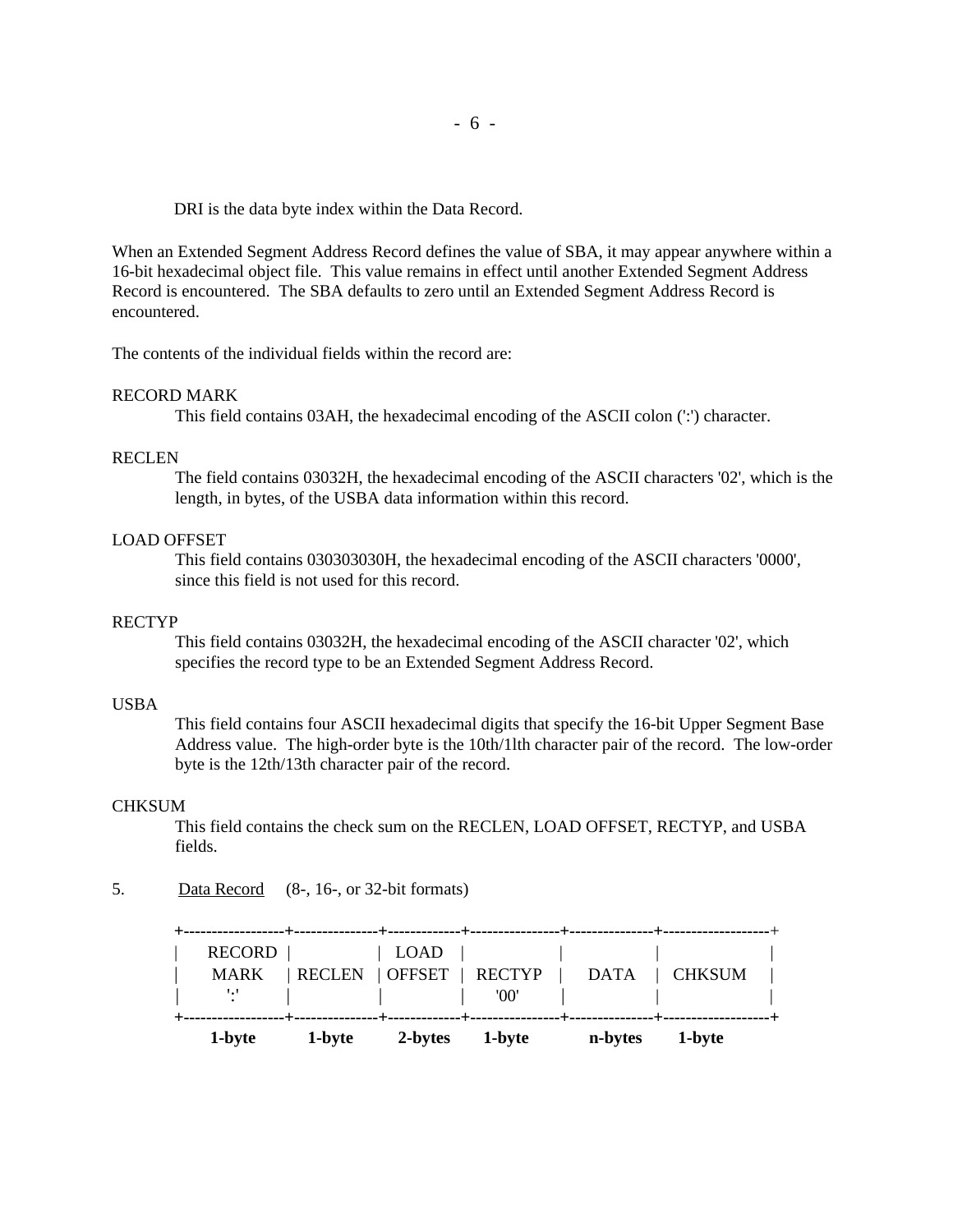The Data Record provides a set of hexadecimal digits that represent the ASCII code for data bytes that make up a portion of a memory image. The method for calculating the absolute address (linear in the 8-bit and 32-bit case and segmented in the 16-bit case) for each byte of data is described in the discussions of the Extended Linear Address Record and the Extended Segment Address Record.

The contents of the individual fields within the record are:

## RECORD MARK

This field contains 03AH, the hexadecimal encoding of the ASCII colon (':') character.

### **RECLEN**

The field contains two ASCII hexadecimal digits that specify the number of data bytes in the record. The maximum value is 'FF' or 04646H (255 decimal).

## LOAD OFFSET

This field contains four ASCII hexadecimal digits representing the offset from the LBA (see Extended Linear Address Record) or SBA (see Extended Segment Address Record) defining the address which the first byte of the data is to be placed.

#### RECTYP

This field contains 03030H, the hexadecimal encoding of the ASCII character '00', which specifies the record type to be a Data Record.

## DATA

This field contains pairs of ASCII hexadecimal digits, one pair for each data byte.

### **CHKSUM**

This field contains the check sum on the RECLEN, LOAD OFFSET, RECTYP, and DATA fields.

6. Start Linear Address Record (32-bit format only)

| 1-byte                                               | 1-byte                                             | 2-bytes        | 1-byte | 4-bytes | 1-byte        |  |
|------------------------------------------------------|----------------------------------------------------|----------------|--------|---------|---------------|--|
| <b>RECORD</b><br><b>MARK</b><br>$\dddot{\mathbf{r}}$ | RECLEN   OFFSET   RECTYP<br>$^{\prime}04^{\prime}$ | LOAD<br>'0000' | '05'   | EIP     | <b>CHKSUM</b> |  |
|                                                      |                                                    |                |        |         |               |  |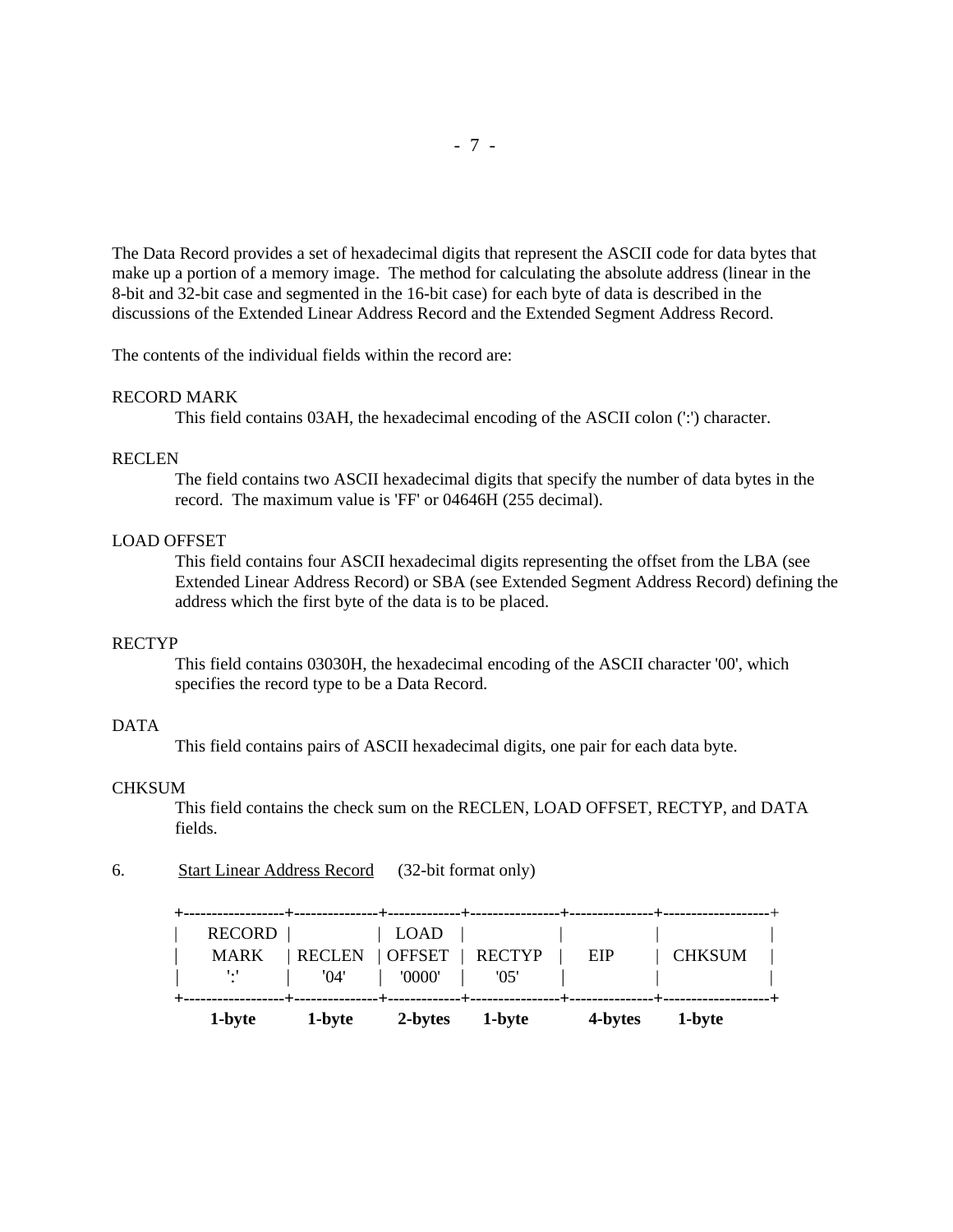The Start Linear Address Record is used to specify the execution start address for the object file. The value given is the 32-bit linear address for the EIP register. Note that this record only specifies the code address within the 32-bit linear address space of the 80386. If the code is to start execution in the real mode of the 80386, then the Start Segment Address Record should be used instead, since that record specifies both the CS and IP register contents necessary for real mode.

The Start Linear Address Record can appear anywhere in a 32-bit hexadecimal object file. If such a record is not present in a hexadecimal object file, a loader is free to assign a default start address.

The contents of the individual fields within the record are:

### RECORD MARK

This field contains 03AH, the hexadecimal encoding of the ASCII colon (':') character.

### RECLEN

The field contains 03034H, the hexadecimal encoding of the ASCII characters '04', which is the length, in bytes, of the EIP register content within this record.

#### LOAD OFFSET

This field contains 030303030H, the hexadecimal encoding of the ASCII characters '0000', since this field is not used for this record.

### RECTYP

This field contains 03035H, the hexadecimal encoding of the ASCII character '05', which specifies the record type to be a Start Linear Address Record.

#### EIP

This field contains eight ASCII hexadecimal digits that specify the 32-bit EIP register contents. The high-order byte is the 10th/1lth character pair.

### **CHKSUM**

This field contains the check sum on the RECLEN, LOAD OFFSET, RECTYP, and EIP fields.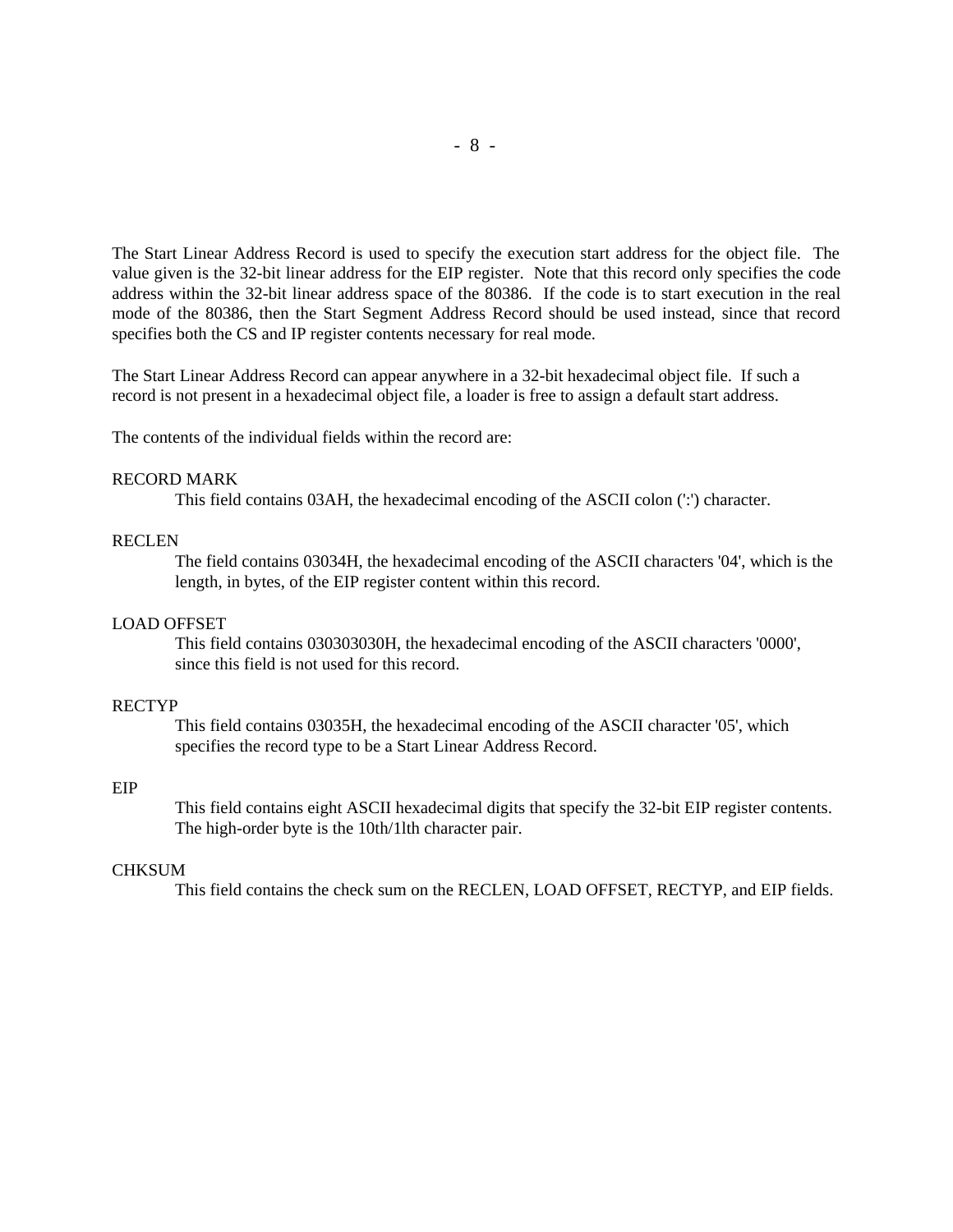7. Start Segment Address Record (16- or 32-bit formats)

| 1-byte                       | 1-byte                | 2-bytes                                 | 1-byte | 4-bytes | 1-byte        |  |
|------------------------------|-----------------------|-----------------------------------------|--------|---------|---------------|--|
| <b>MARK</b><br>$\mathcal{L}$ | <b>RECLEN</b><br>'04' | $\vert$ OFFSET $\vert$ RECTYP<br>'0000' | '03'   | CS/IP   | <b>CHKSUM</b> |  |
| RECORD                       |                       | LOAD                                    |        |         |               |  |

The Start Segment Address Record is used to specify the execution start address for the object file. The value given is the 20-bit segment address for the CS and IP registers. Note that this record only specifies the code address within the 20-bit segmented address space of the 8086/80186.

The Start Segment Address Record can appear anywhere in a 16-bit hexadecimal object file. If such a record is not present in a hexadecimal object file, a loader is free to assign a default start address.

The contents of the individual fields within the record are:

### RECORD MARK

This field contains 03AH, the hexadecimal encoding of the ASCII colon (':') character.

## RECLEN

The field contains 03034H, the hexadecimal encoding of the ASCII characters '04', which is the length, in bytes, of the CS/IP register contents within this record.

### LOAD OFFSET

This field contains 030303030H, the hexadecimal encoding of the ASCII characters '0000', since this field is not used for this record.

### RECTYP

This field contains 03033H, the hexadecimal encoding of the ASCII character '03', which specifies the record type to be a Start Segment Address Record.

## CS/IP

This field contains eight ASCII hexadecimal digits that specify the 16-bit CS register and 16-bit IP register contents. The high-order byte of the CS register content is the 10th/llth character pair, the low-order byte is the 12th/13th character pair of the record. The high-order byte of the IP register content is the 14th/15th character pair, the low-order byte is the 16th/17th character pair of the record.